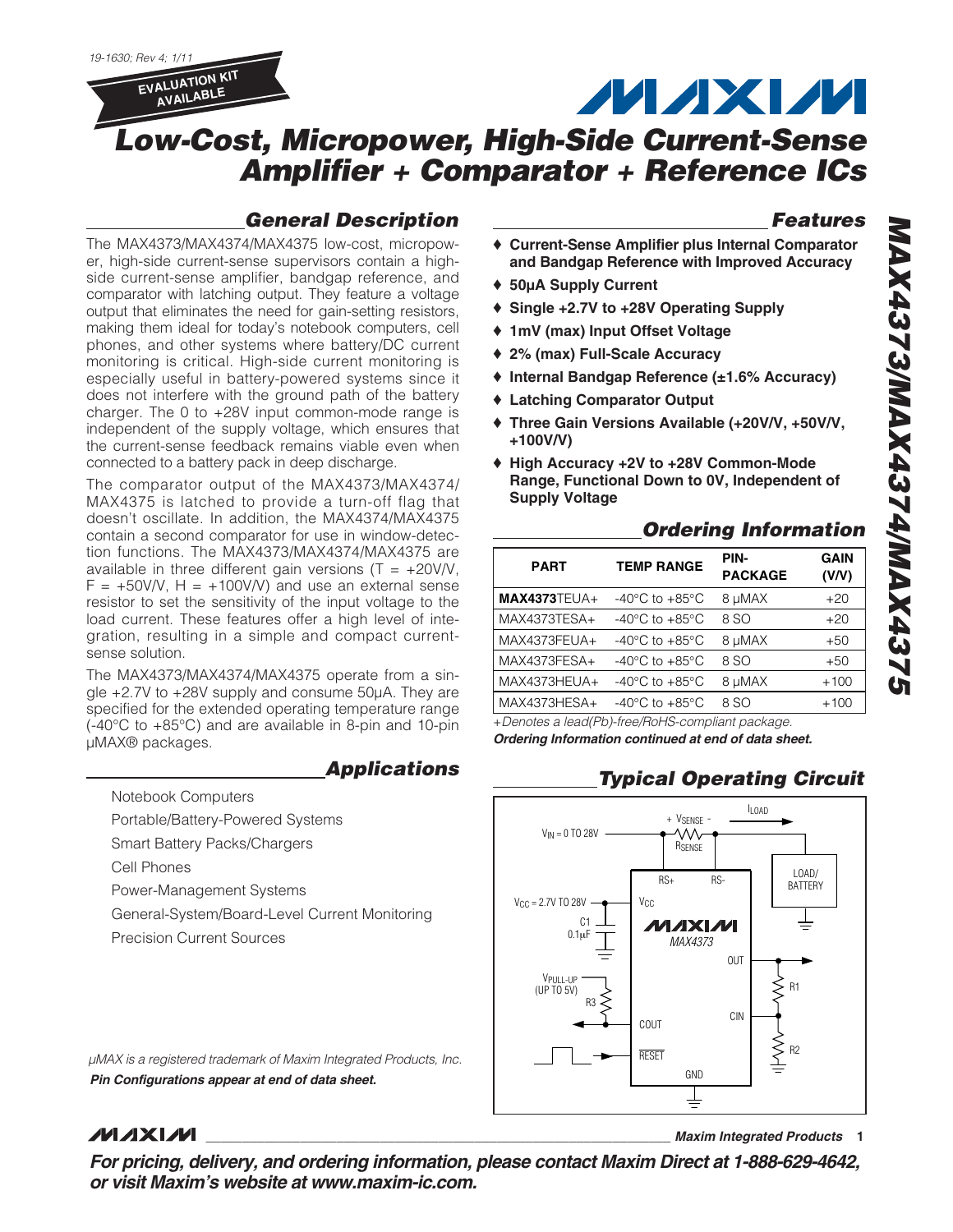### **ABSOLUTE MAXIMUM RATINGS**

|                                                                                                                                                                           |                                 | Cor                      |
|---------------------------------------------------------------------------------------------------------------------------------------------------------------------------|---------------------------------|--------------------------|
|                                                                                                                                                                           |                                 | 8                        |
|                                                                                                                                                                           | $(V_{C} + 0.3V)$ or +15V        | g                        |
|                                                                                                                                                                           |                                 | $\mathbf 1$              |
|                                                                                                                                                                           | $(V_{\rm CC} + 0.3V)$ or $+12V$ | $\overline{\phantom{0}}$ |
| Differential Input Voltage (VRS+ - VRS-)±0.3V                                                                                                                             |                                 | Op <sub>t</sub>          |
|                                                                                                                                                                           |                                 | Jun                      |
|                                                                                                                                                                           |                                 | Sto                      |
|                                                                                                                                                                           |                                 | Lea                      |
|                                                                                                                                                                           |                                 | Sol                      |
| Stresses beyond those listed under "Absolute Maximum Ratings" may cause permane<br>operation of the device at these or any other conditions beyond those indicated in the |                                 |                          |
| absolute maximum rating conditions for extended periods may affect device reliability.                                                                                    |                                 |                          |

| Continuous Power Dissipation $(T_A = +70^{\circ}C)$ |  |
|-----------------------------------------------------|--|
| 8-Pin µMAX (derate 4.1mW/°C above +70°C)330mW       |  |
| 8-Pin SO (derate 5.9mW/°C above +70°C)471mW         |  |
| 10-Pin µMAX (derate 5.6mW/°C above +70°C) 444mW     |  |
| 14-Pin SO (derate 8.3mW/°C above +70°C)667mW        |  |
| Operating Temperature Range 40°C to +85°C           |  |
|                                                     |  |
|                                                     |  |
| Lead Temperature (soldering, 10s)+300°C             |  |
|                                                     |  |
|                                                     |  |

Stresses beyond those listed under "Absolute Maximum Ratings" may cause permanent damage to the device. These are stress ratings only, and functional operation of the device at these or any other conditions beyond those indicated in the operational sections of the specifications is not implied. Exposure to

# **ELECTRICAL CHARACTERISTICS**

(V<sub>CC</sub> = +2.7V to +28V, V<sub>RS+</sub> = 0 to +28V, V<sub>SENSE</sub> = 0V, V<sub>RESET</sub> = 0V, R<sub>LOAD</sub>= 1M $\Omega$ , T<sub>A</sub> = T<sub>MIN</sub> to T<sub>MAX</sub>, unless otherwise noted. Typical values are at  $T_A = +25^{\circ}C$ .) (Note 1)

| <b>PARAMETER</b>                    | <b>SYMBOL</b>            | <b>CONDITIONS</b>                                                                                 |  | <b>MIN</b> | <b>TYP</b>                                                                 | <b>MAX</b>   | <b>UNITS</b> |                |        |
|-------------------------------------|--------------------------|---------------------------------------------------------------------------------------------------|--|------------|----------------------------------------------------------------------------|--------------|--------------|----------------|--------|
| Operating Voltage Range<br>(Note 2) | <b>V<sub>CC</sub></b>    |                                                                                                   |  |            |                                                                            | 2.7          |              | 28             | $\vee$ |
| Common-Mode Input Range<br>(Note 3) | <b>V<sub>CMR</sub></b>   |                                                                                                   |  |            |                                                                            | $\Omega$     |              | 28             | $\vee$ |
| Common-Mode Rejection               | <b>CMR</b>               | $V_{RS+}$ > 2V                                                                                    |  |            |                                                                            |              | 85           |                | dB     |
| <b>Supply Current</b>               | $_{\rm{ICC}}$            | $V_{\text{RS}+}$ > 2V, $V_{\text{SENSE}} = 5mV$                                                   |  |            |                                                                            |              | 50           | 100            | μA     |
| Leakage Current                     | $I_{RS+}$ , $I_{RS-}$    | $V_{CC} = 0V$ , $V_{RS+} = 28V$                                                                   |  |            |                                                                            |              | ±0.015       | ±0.5           | μA     |
|                                     | $l_{\text{RS}+}$         | $V_{\text{RS}+}$ > 2V                                                                             |  |            |                                                                            | $\Omega$     |              | 2.5            |        |
| Input Bias Current                  |                          | $V_{RS+} \leq 2V$                                                                                 |  |            |                                                                            | $-25$        |              | 2.0            | μA     |
|                                     | $IRS-$                   | $V_{RS+}$ > 2V                                                                                    |  |            |                                                                            | $\Omega$     |              | $\overline{4}$ |        |
|                                     |                          | $V_{RS+} \leq 2V$                                                                                 |  | $-50$      |                                                                            | 4            |              |                |        |
| Full-Scale Sense Voltage            | <b>VSENSE</b>            | Gain = $+20V/V$ , $+50V/V$ , $V_{RS+} = 12V$                                                      |  |            |                                                                            | 150          | 170          |                | mV     |
| (Note 4)                            |                          | Gain = $+100V/V$ , $V_{\text{RS}+} = 12V$                                                         |  | 100        | 120                                                                        |              |              |                |        |
| Input Offset Voltage                | Vos                      | $V_{CC} = V_{RS+} = 12V$ $T_A = +25°C$                                                            |  |            | 0.1                                                                        | $\mathbf{1}$ | mV           |                |        |
|                                     |                          | (Note 11)                                                                                         |  |            | $T_A = T_{MIN}$ to $T_{MAX}$                                               |              |              | 2              |        |
|                                     |                          |                                                                                                   |  |            | $V_{CC} = 12V$ , $T_A = +25°C$                                             |              | $\pm 0.30$   | ±2             |        |
|                                     |                          | $V$ SENSE =                                                                                       |  |            | $V_{\text{RS}+} = 12V$   $T_A = T_{\text{MIN}}$ to $T_{\text{MAX}}$        |              |              | $\pm 3$        |        |
| <b>Total OUT Voltage Error</b>      |                          | 100mV                                                                                             |  |            | $V_{CC} = 28V, \ \ \vert \ \ T_A = +25^{\circ}C$                           |              | $\pm 0.35$   | ±2             |        |
| (Note 5)                            | <b>VOUT</b>              | (Note 6)                                                                                          |  |            | $V_{\text{RS}+} = 28V$ $T_{\text{A}} = T_{\text{MIN}}$ to $T_{\text{MAX}}$ |              |              | $\pm 3$        | $\%$   |
|                                     |                          |                                                                                                   |  |            | $V_{CC} = 12V$ , $V_{RS+} = 0.1V$                                          |              | ±5.0         |                |        |
|                                     |                          | $V_{\text{SENSE}} = 6.25 \text{mV}$ , $V_{\text{CC}} = 12 \text{V}$ ,<br>$V_{RS+} = 12V$ (Note 7) |  |            | ±5.0                                                                       |              |              |                |        |
| <b>OUT Voltage Low</b>              |                          | $V_{\rm CC} = 2.7V$ .                                                                             |  |            | $IOUT = 10µA$                                                              |              | 2.5          |                | mV     |
|                                     | <b>VOUT</b>              | $V_{RS+} = 12V$<br>$IOUT = 100\muA$                                                               |  |            |                                                                            | 8.5          | 65           |                |        |
| <b>OUT Voltage High</b>             | $V_{CC}$ -<br><b>VOH</b> | $V_{CC} = 2.7V$ , $I_{OUT} = -500\mu A$ , $V_{RS+} = 12V$                                         |  |            |                                                                            | 0.25         | $\vee$       |                |        |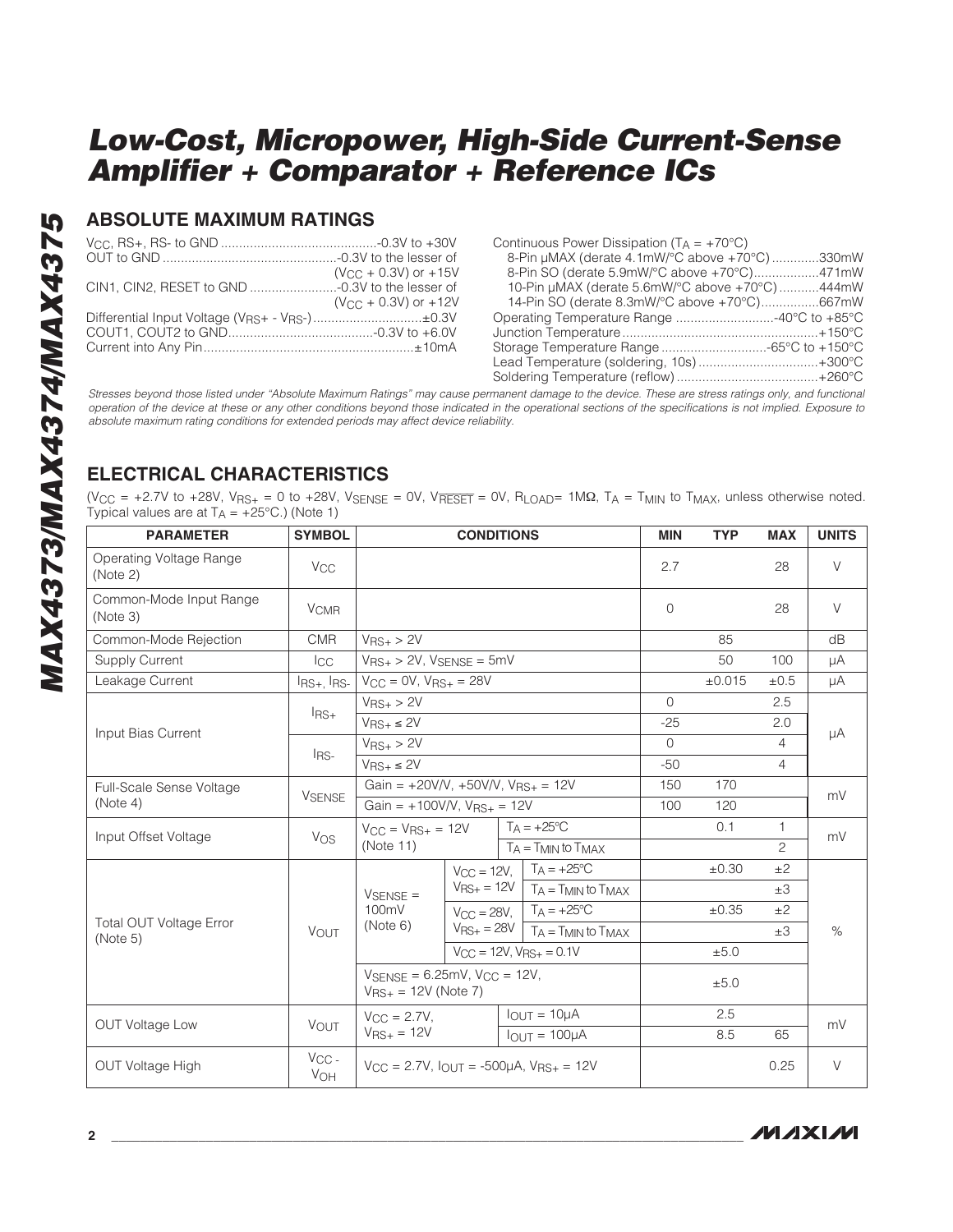# **ELECTRICAL CHARACTERISTICS (continued)**

(V<sub>CC</sub> = +2.7V to +28V, V<sub>RS+</sub> = 0 to +28V, V<sub>SENSE</sub> = 0V, V<sub>RESET</sub> = 0V, R<sub>LOAD</sub>= 1MΩ, T<sub>A</sub> = T<sub>MIN</sub> to T<sub>MAX</sub>, unless otherwise noted. Typical values are at  $T_A = +25^{\circ}C$ .) (Note 1)

| <b>PARAMETER</b>                      | <b>SYMBOL</b>         |                                                                                             | <b>CONDITIONS</b>                                                                                           | <b>MIN</b> | <b>TYP</b>     | <b>MAX</b> | <b>UNITS</b> |
|---------------------------------------|-----------------------|---------------------------------------------------------------------------------------------|-------------------------------------------------------------------------------------------------------------|------------|----------------|------------|--------------|
|                                       |                       |                                                                                             | $V_{\text{SENSE}} = 100 \text{mV}$ ,<br>Gain = $+20V/V$                                                     |            | 200            |            | kHz          |
| -3dB Bandwidth                        | <b>BW</b>             | $V_{RS+} = 12V,$                                                                            | $V_{\text{SENSE}} = 100 \text{mV}$ ,<br>Gain = $+50V/V$                                                     |            | 120            |            |              |
|                                       |                       | $V_{CC} = 12V$ ,<br>$C_{LOAD} = 10pF$                                                       | $V_{\text{SENSE}} = 100 \text{mV}$ ,<br>$Gain = +100V/V$                                                    |            | 110            |            |              |
|                                       |                       |                                                                                             | $V_{SENSE} = 6.25mV$                                                                                        |            | 50             |            |              |
|                                       |                       | MAX437_T                                                                                    |                                                                                                             |            | $+20$          |            |              |
| Gain                                  | Av                    | MAX437_F                                                                                    |                                                                                                             |            | $+50$          |            | <b>V/V</b>   |
|                                       |                       | <b>MAX437 H</b>                                                                             |                                                                                                             |            | $+100$         |            |              |
|                                       |                       | $V_{\rm SENSE}$ =<br>20mV to 150mV:                                                         | $T_A = +25$ °C                                                                                              |            | ±0.3           | ±1.7       |              |
| Gain Accuracy                         | $\Delta A_V$          | $V_{CC} = 12V$ ; $V_{BS+} =$<br>12V; Gain = 20, 50                                          | $T_A = -40^{\circ}$ C to $+85^{\circ}$ C                                                                    |            |                | ±2.7       | $\%$         |
|                                       |                       | $V_{\text{SENSE}} =$<br>20mV to 100mV,<br>$V_{CC} = 12V$ , $V_{RS+} =$<br>12V, $Gain = 100$ | $T_A = +25$ °C                                                                                              |            | ±0.3           | ±1.7       |              |
|                                       |                       |                                                                                             | $T_A = -40^{\circ}$ C to $+85^{\circ}$ C                                                                    |            |                | ±2.7       |              |
| OUT Settling Time to 1% of            |                       | Gain = $+20V/V$ ,<br>$V_{CC} = 12V$ ,<br>$V_{RS+} = 12V,$<br>$CLOAD = 10pF$                 | $V_{\text{SENSE}} = 6.25 \text{mV}$ to<br>100mV                                                             |            | 20             |            | $\mu s$      |
| <b>Final Value</b>                    |                       |                                                                                             | $V_{\text{SENSE}} = 100 \text{mV}$ to<br>6.25mV                                                             |            | 20             |            |              |
| Capacitive Load Stability             |                       | No sustained oscillations                                                                   |                                                                                                             |            | 1000           |            | pF           |
| <b>OUT Output Resistance</b>          | Rout                  | $V_{\text{SENSE}} = 100 \text{mV}$                                                          |                                                                                                             |            | 1.5            |            | Ω            |
| Power-Supply Rejection                | <b>PSR</b>            | $V_{OUT} = 2V$ , $V_{RS+} > 2V$                                                             |                                                                                                             | 72         | 87             |            | dB           |
| Power-Up Time to 1% of Final<br>Value |                       |                                                                                             | $V_{\text{SENSE}} = 100 \text{mV}$ , $C_{\text{LOAD}} = 10 \text{pF}$ ,<br>$V_{CC} = 12V$ , $V_{RS+} = 12V$ |            | 0.5            |            | ms           |
| Saturation Recovery Time<br>(Note 8)  |                       | $V_{CC}$ = 12V, $V_{RS+}$ = 12V, $C_{LOAD}$ = 10pF                                          |                                                                                                             |            | 0.1            |            | ms           |
| <b>COMPARATOR</b> (Note 9)            |                       |                                                                                             |                                                                                                             |            |                |            |              |
| Comparator Threshold                  |                       | $T_A = +25$ °C                                                                              |                                                                                                             | 590        | 600            | 610        | mV           |
|                                       | <b>V<sub>TH</sub></b> | $T_A = T_{MIN}$ to $T_{MAX}$                                                                |                                                                                                             | 586        |                | 614        |              |
| <b>Comparator Hysteresis</b>          |                       |                                                                                             |                                                                                                             |            | -9             |            | mV           |
| Input Bias Current                    | l <sub>B</sub>        |                                                                                             |                                                                                                             |            | ±2.2           | ±15        | nA           |
| Propagation Delay                     |                       | $C_L = 10pF$ , $R_L = 10k\Omega$ pull-up to 5V,<br>5mV of overdrive                         |                                                                                                             |            | $\overline{4}$ |            | $\mu s$      |
| Output Low Voltage                    | VOL                   | $I_{SINK} = 1mA$                                                                            |                                                                                                             |            | 0.6            | $\vee$     |              |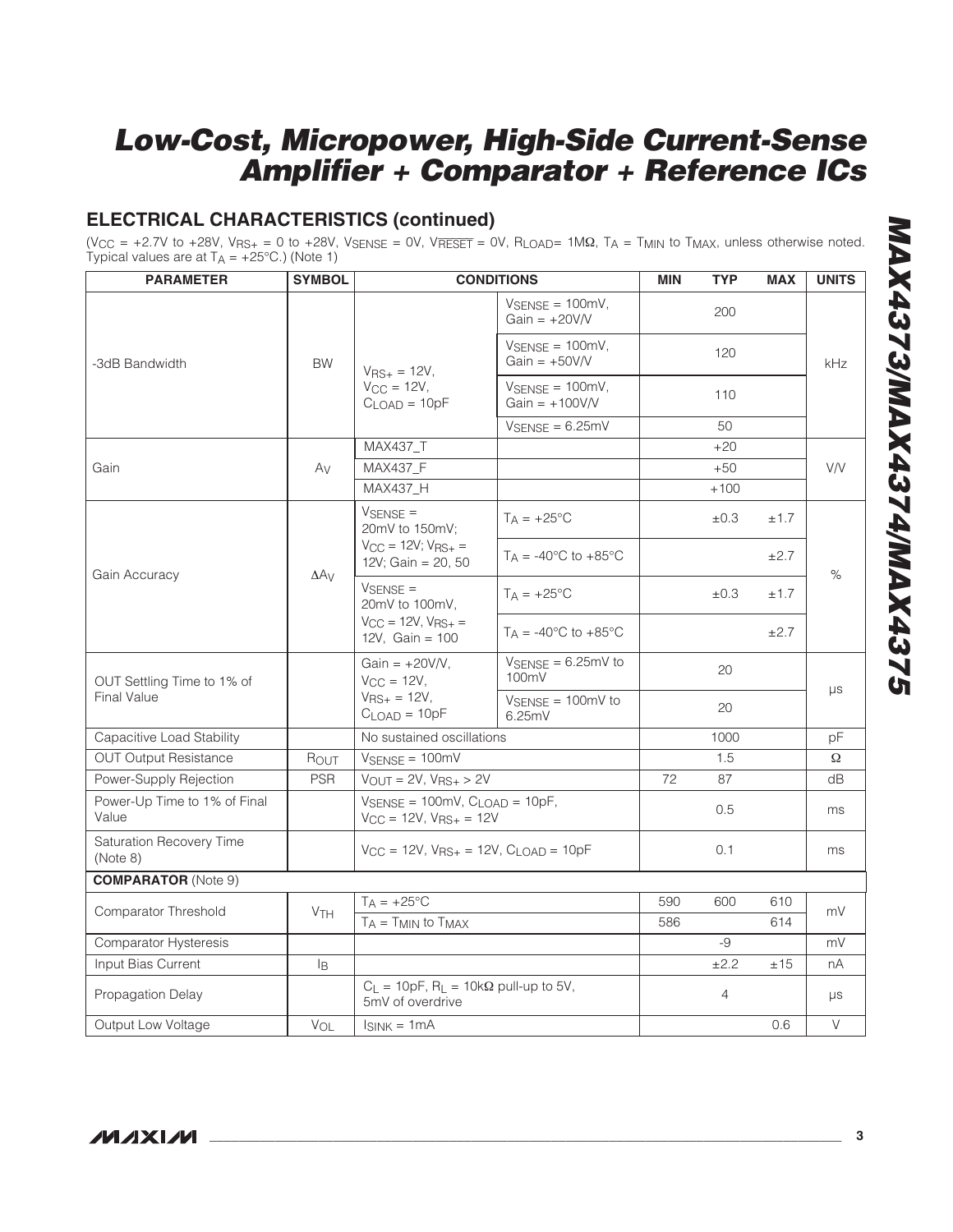# **ELECTRICAL CHARACTERISTICS (continued)**

 $(V_{\text{CC}} = +2.7V$  to  $+28V$ ,  $V_{\text{BS+}} = 0$  to  $+28V$ ,  $V_{\text{SENSE}} = 0V$ ,  $V_{\text{BEST}} = 0V$ ,  $R_{\text{LOAD}} = 1 \text{M}\Omega$ ,  $T_A = T_{\text{MIN}}$  to  $T_{\text{MAX}}$ , unless otherwise noted. Typical values are at  $T_A = +25^{\circ}C$ .) (Note 1)

| <b>PARAMETER</b>                | <b>SYMBOL</b>    | <b>CONDITIONS</b>                               | <b>MIN</b> | <b>TYP</b> | <b>MAX</b> | <b>UNITS</b> |
|---------------------------------|------------------|-------------------------------------------------|------------|------------|------------|--------------|
| Output High Leakage Current     |                  | $V_{CC} = 28V$ , $V_{PUIL-LUP} = 5V$ (Note 10)  |            |            |            | μA           |
| <b>RESET Input High Voltage</b> | Vін              |                                                 | 2.0        |            |            |              |
| <b>RESET Input Low Voltage</b>  | $V_{\parallel}$  |                                                 |            |            | 0.8        |              |
| Logic Input Current             | III . IIH        | $V_{II} = 0$ , $V_{IH} = 5.5V$ , $V_{CC} = 28V$ | $-0.5$     |            | 0.5        | μA           |
| Minimum RESET Pulse Width       | t <sub>RPW</sub> |                                                 |            | .5         |            | μs           |
| <b>RESET Propagation Delay</b>  | t <sub>RPD</sub> |                                                 |            |            |            | μs           |

**Note 1:** All devices are 100% production tested at  $T_A = +25^{\circ}$ C. All temperature limits are guaranteed by design.

**Note 2:** Guaranteed by PSR test.

**Note 3:** Guaranteed by OUT Voltage Error test.

**Note 4:** Guaranteed by Gain Accuracy test. Output voltage is internally clamped not to exceed 12V.

**Note 5:** Total OUT Voltage Error and Full-Scale Accuracy are the sum of gain and offset voltage errors.

**Note 6:** Measured at I<sub>OUT</sub> = -500μA (R<sub>LOAD</sub> = 4kΩ for gain of +20V/V, R<sub>LOAD</sub> = 10kΩ for gain of +50V/V, R<sub>LOAD</sub> = 20kΩ for gain of  $+100V/V$ ).

**Note 7:**  $+6.25mV = 1/16$  of  $+100mV$  full-scale voltage.

**Note 8:** The device will not experience phase reversal when overdriven.

**Note 9:** All comparator tests are done with  $V_{\text{RS}+} = +12V$ .

**Note 10:** V<sub>PULL-UP</sub> is defined as an externally applied voltage through a resistor to pull up the comparator output.

**Note 11:** V<sub>OS</sub> is extrapolated from the gain accuracy test.

# **Typical Operating Characteristics**

 $(V_{RS+} = +12V, V_{CC} = +12V, R_{LOAD} = 1M\Omega, V_{RESET} = 0V, V_{SENSE} = 100mV, V_{PULL-UP} = +5V, R_{PULL-UP} = 10k\Omega, T_A = +25^{\circ}C,$  unless otherwise noted.)

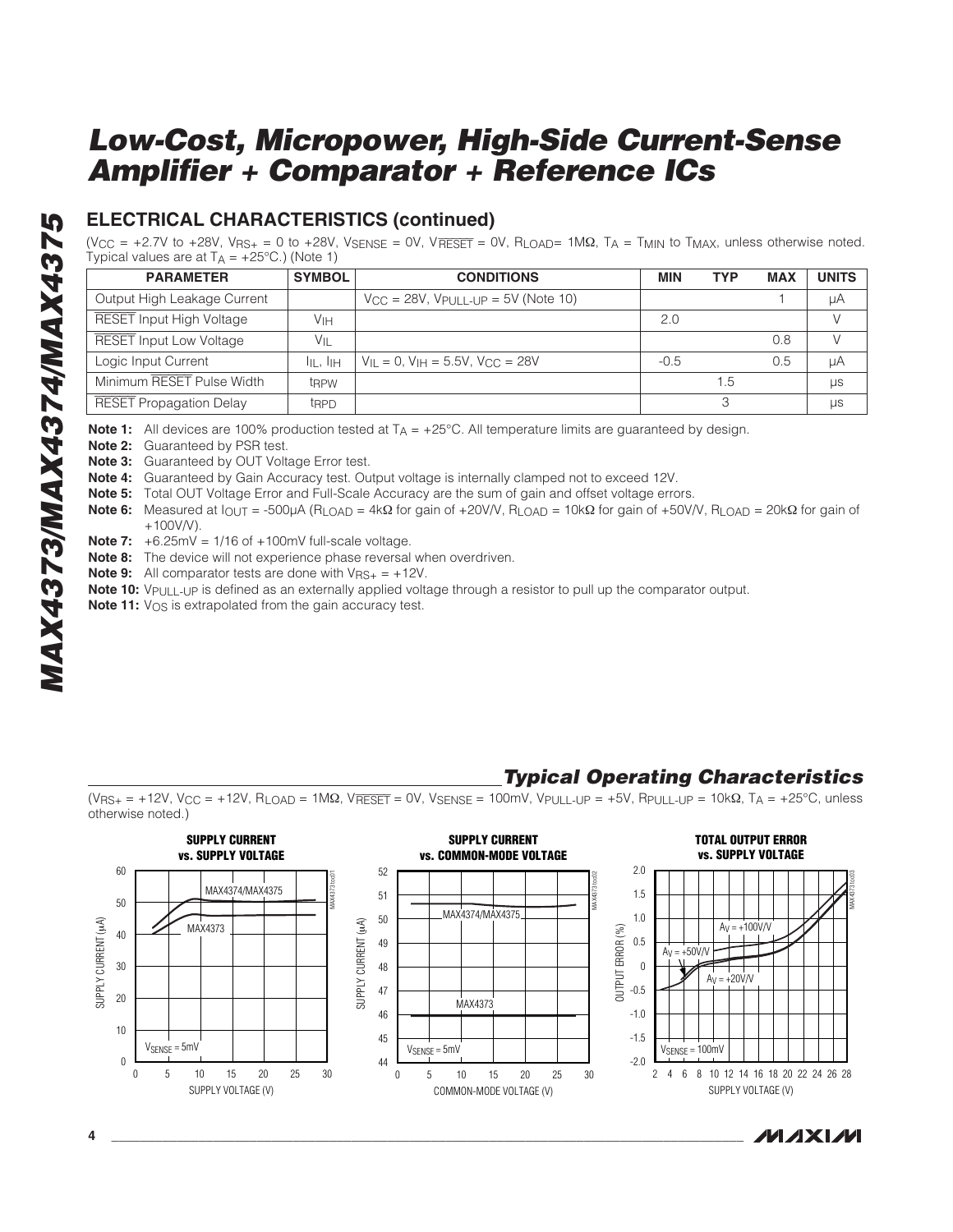# **Typical Operating Characteristics (continued)**

(V<sub>RS+</sub> = +12V, V<sub>CC</sub> = +12V, R<sub>LOAD</sub> = 1MΩ, V<del>RESET</del> = 0V, V<sub>SENSE</sub> = 100mV, V<sub>PULL-UP</sub> = +5V, R<sub>PULL-UP</sub> = 10kΩ, T<sub>A</sub> = +25°C, unless otherwise noted.)



# **MAX4373/MAX4374/MAX4375 GZEPXVM/PZEPXVMM/EZEPXVM**

 $\mu$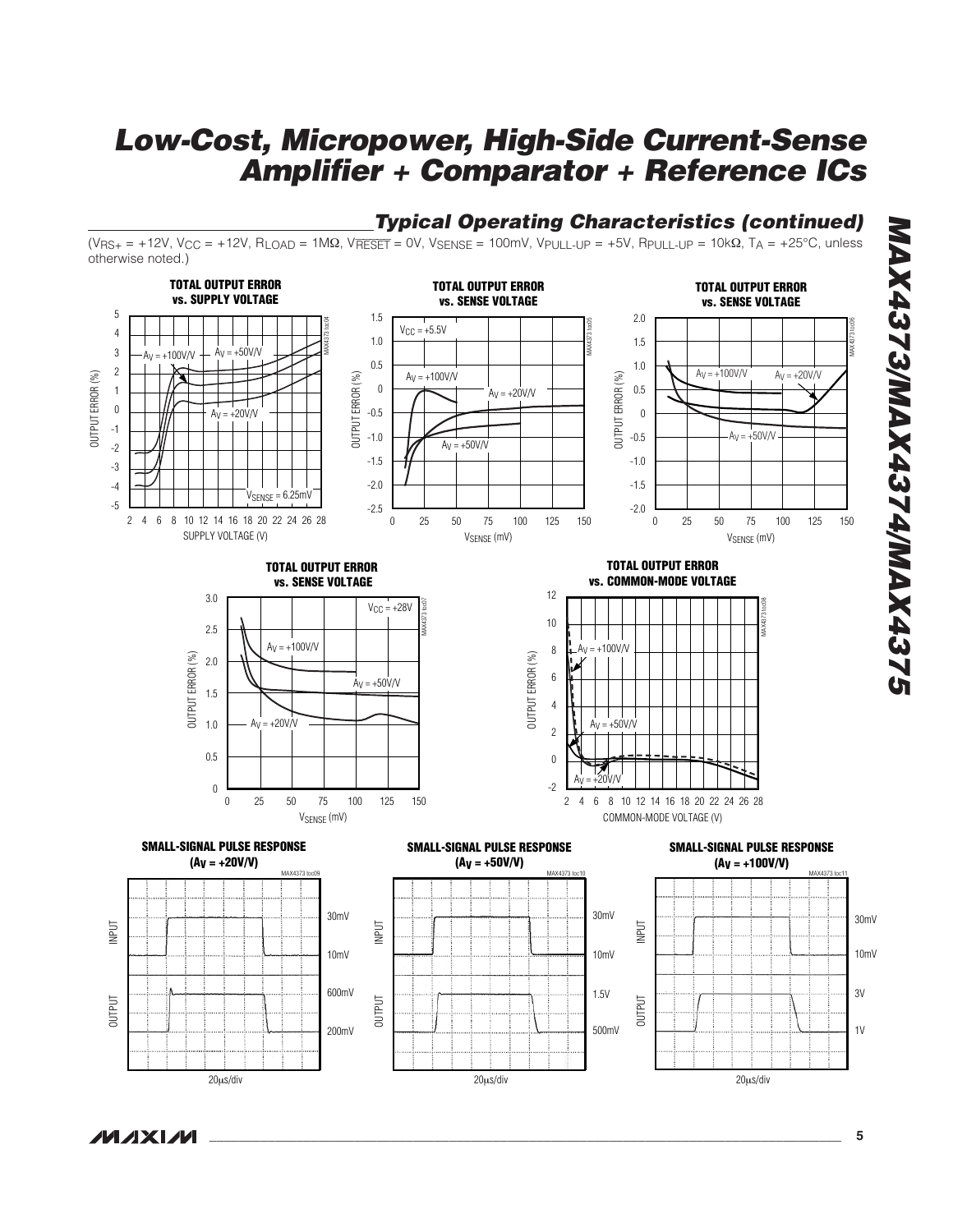**MAX4373/MAX4374/MAX4375 MAX4373/MAX4374/MAX4375** 



### **Typical Operating Characteristics (continued)**

(V<sub>RS+</sub> = +12V, V<sub>CC</sub> = +12V, R<sub>LOAD</sub> = 1MΩ, V<del>RESET</del> = 0V, V<sub>SENSE</sub> = 100mV, V<sub>PULL-UP</sub> = +5V, R<sub>PULL-UP</sub> = 10kΩ, T<sub>A</sub> = +25°C, unless otherwise noted.)

**MAXIM** 

1k 10k 100k

FREQUENCY (Hz)

1k 10k 100k 1000k

FREQUENCY (Hz)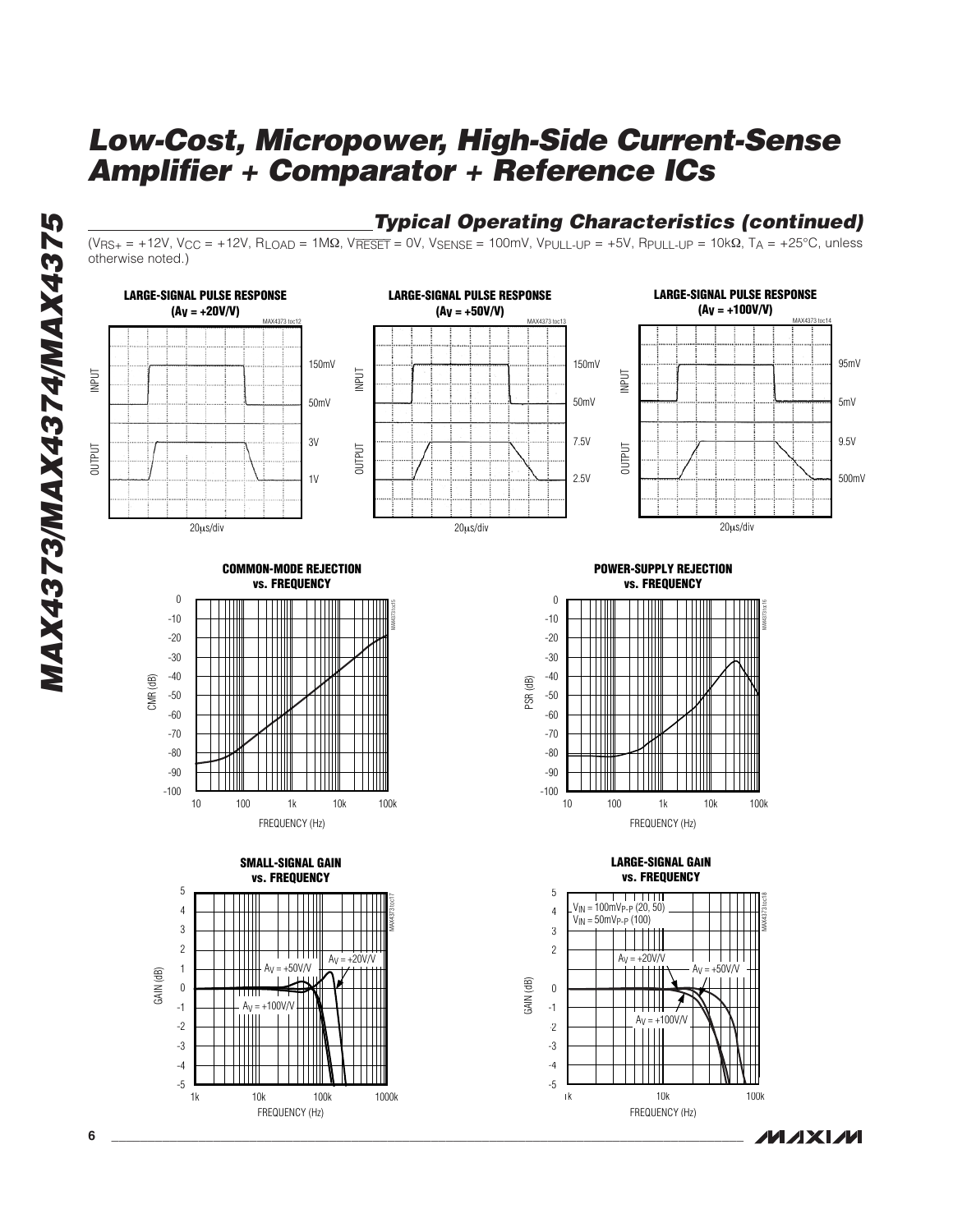# **Typical Operating Characteristics (continued)**

(V<sub>RS+</sub> = +12V, V<sub>CC</sub> = +12V, R<sub>LOAD</sub> = 1MΩ, V<del>RESET</del> = 0V, V<sub>SENSE</sub> = 100mV, V<sub>PULL-UP</sub> = +5V, R<sub>PULL-UP</sub> = 10kΩ, T<sub>A</sub> = +25°C, unless otherwise noted.)





**COMPARATOR PROPAGATION DELAY**



**COMPARATOR PROPAGATION DELAY vs. TEMPERATURE**

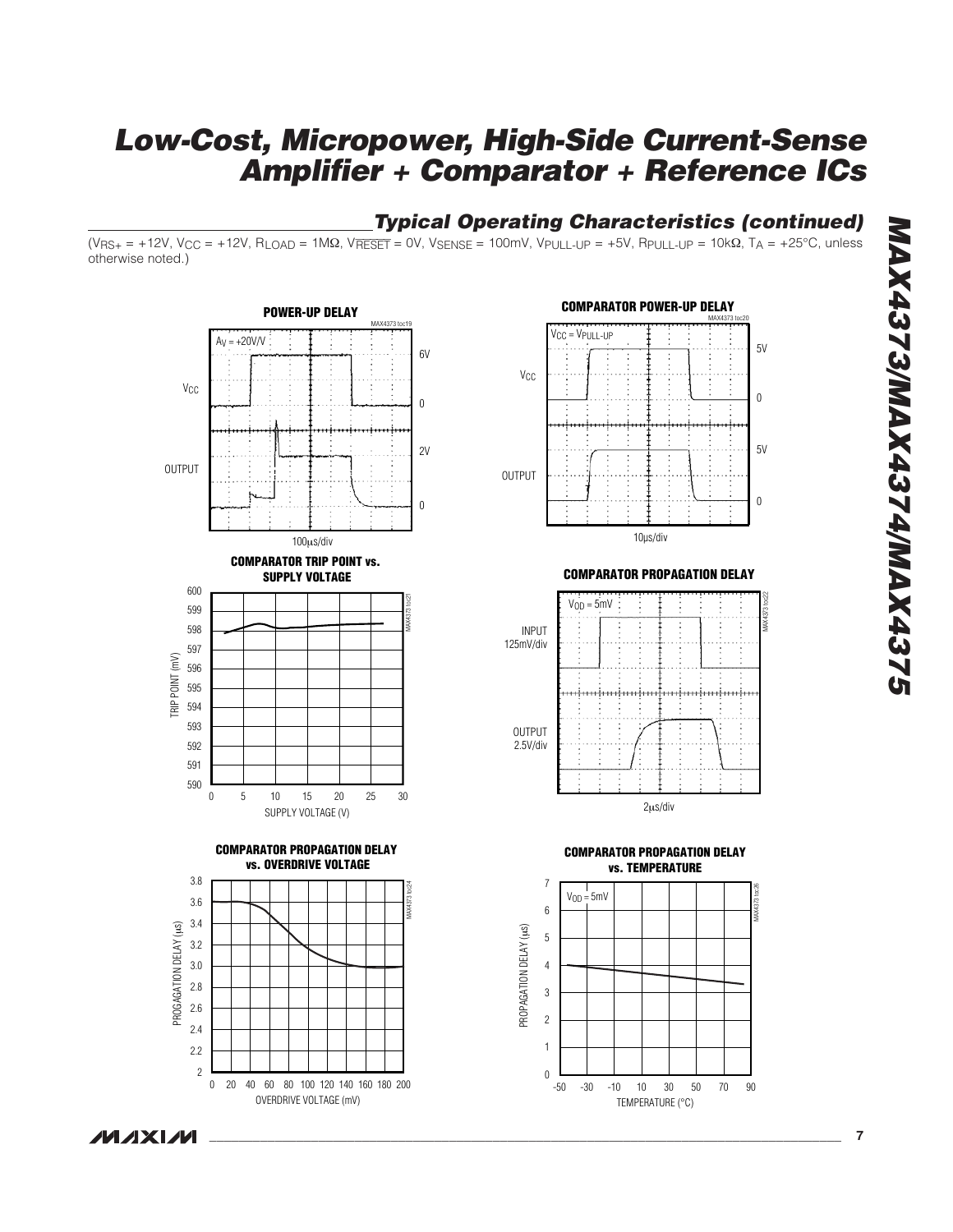



(V<sub>RS+</sub> = +12V, V<sub>CC</sub> = +12V, R<sub>LOAD</sub> = 1MΩ, V<del>RESET</del> = 0V, V<sub>SENSE</sub> = 100mV, V<sub>PULL-UP</sub> = +5V, R<sub>PULL-UP</sub> = 10kΩ, T<sub>A</sub> = +25°C, unless otherwise noted.)







10 µs/div













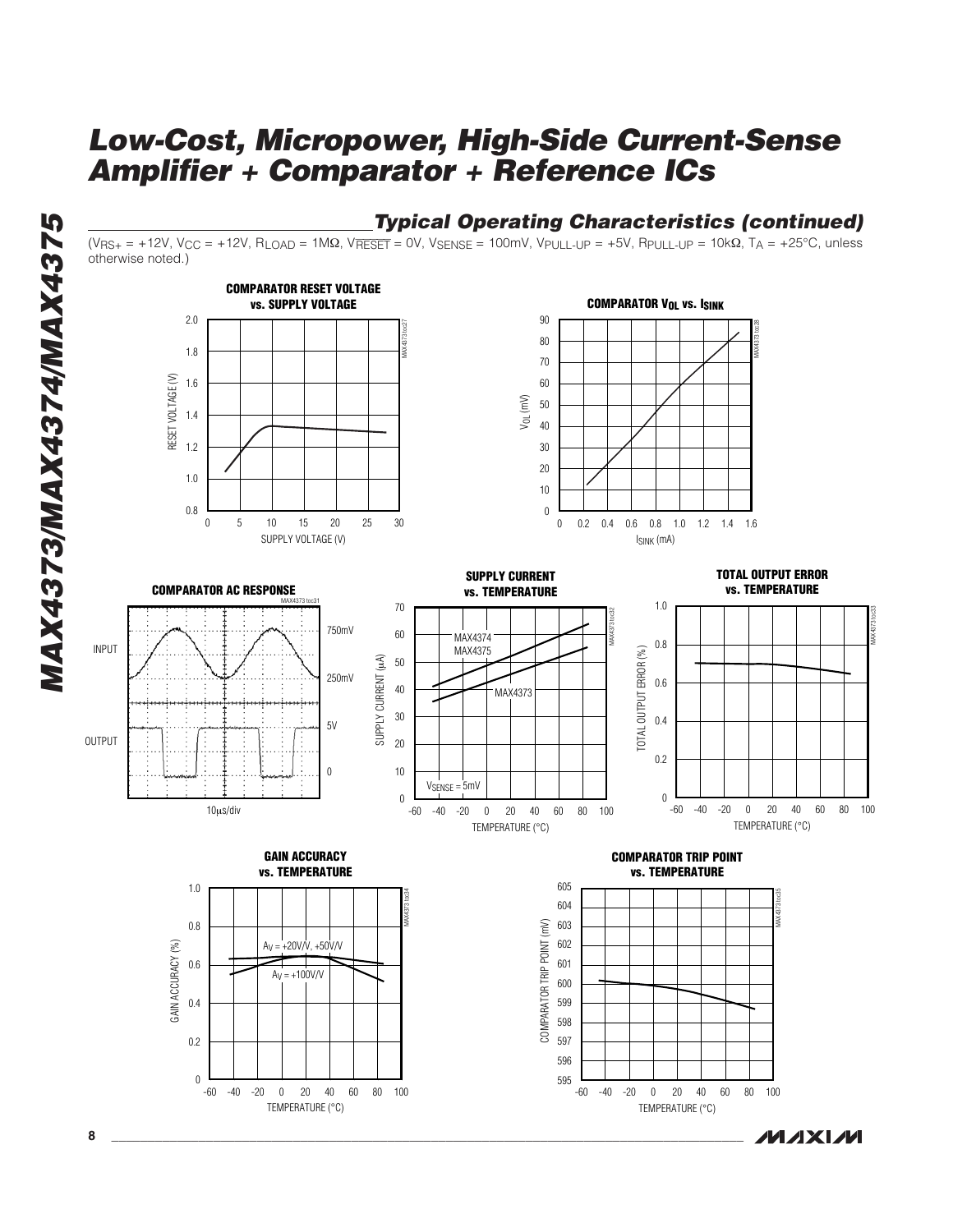**Pin Description**

|                                   | <b>PIN</b>     |                |                       |                                                                                                                                                                                                                      |  |  |
|-----------------------------------|----------------|----------------|-----------------------|----------------------------------------------------------------------------------------------------------------------------------------------------------------------------------------------------------------------|--|--|
| <b>MAX4373</b><br>MAX4374/MAX4375 |                |                | <b>NAME</b>           | <b>FUNCTION</b>                                                                                                                                                                                                      |  |  |
| µMAX/SO                           | <b>µMAX</b>    | <b>SO</b>      |                       |                                                                                                                                                                                                                      |  |  |
|                                   | 1              |                | <b>V<sub>CC</sub></b> | Supply Voltage Input                                                                                                                                                                                                 |  |  |
| 2                                 | $\mathfrak{D}$ | 2              | <b>OUT</b>            | Voltage Output. VOUT is proportional to VSENSE (VRS+ - VRS-).                                                                                                                                                        |  |  |
| 3                                 | 3              | 4              | CIN <sub>1</sub>      | Comparator Input 1. Positive input of an internal comparator. The nega-<br>tive terminal is connected to a 0.6V internal reference.                                                                                  |  |  |
|                                   | $\overline{4}$ | 5              | CIN <sub>2</sub>      | Comparator Input 2. Terminal of a second internal comparator. The pos-<br>itive terminal for the MAX4374 and the negative terminal for the<br>MAX4375. The other terminal is connected to a 0.6V internal reference. |  |  |
| $\overline{4}$                    | 5              | $\overline{7}$ | <b>GND</b>            | Ground                                                                                                                                                                                                               |  |  |
| 5                                 | 6              | 8              | <b>RESET</b>          | Reset Input. Resets the output latch of the comparator at CIN1.                                                                                                                                                      |  |  |
| 6                                 | 8              | 11             | COUT1                 | Open-Drain Comparator Output. Latching output of the comparator con-<br>trolled by CIN1. Connect RESET to GND to disable the latch.                                                                                  |  |  |
|                                   | $\overline{7}$ | 10             | COUT2                 | Open-Drain Comparator Output. Output of the second unlatched inter-<br>nal comparator.                                                                                                                               |  |  |
| 7                                 | 9              | 13             | RS-                   | Load-Side Connection for the External Sense Resistor                                                                                                                                                                 |  |  |
| 8                                 | 10             | 14             | $RS+$                 | Power Connection to the External Sense Resistor                                                                                                                                                                      |  |  |
|                                   |                | 3, 6, 9, 12    | N.C.                  | No Connection. Not internally connected.                                                                                                                                                                             |  |  |



Figure 1. Functional Diagram

# **Detailed Description**

The MAX4373 high-side current-sense supervisor features a high-side current-sense amplifier, bandgap reference, and comparator with latching output to monitor a supply for an overcurrent condition (Figure 1). The latching output allows the comparator to shut down a power supply without oscillations. The MAX4374/ MAX4375 offer an additional comparator to allow window detection of the current.

### **Current-Sense Amplifier**

The internal current-sense amplifier features a 0V to +28V input common-mode range that is independent of the supply voltage. With this feature, the device can monitor the output current of a battery in deep discharge and also high-side current-sensing voltages exceeding V<sub>CC</sub>.

The current-sense amplifier is also suitable for low-side current sensing. However, the total output voltage error will increase when VRS+ falls below 2V, as shown in the Electrical Characteristics and Typical Operating Characteristics.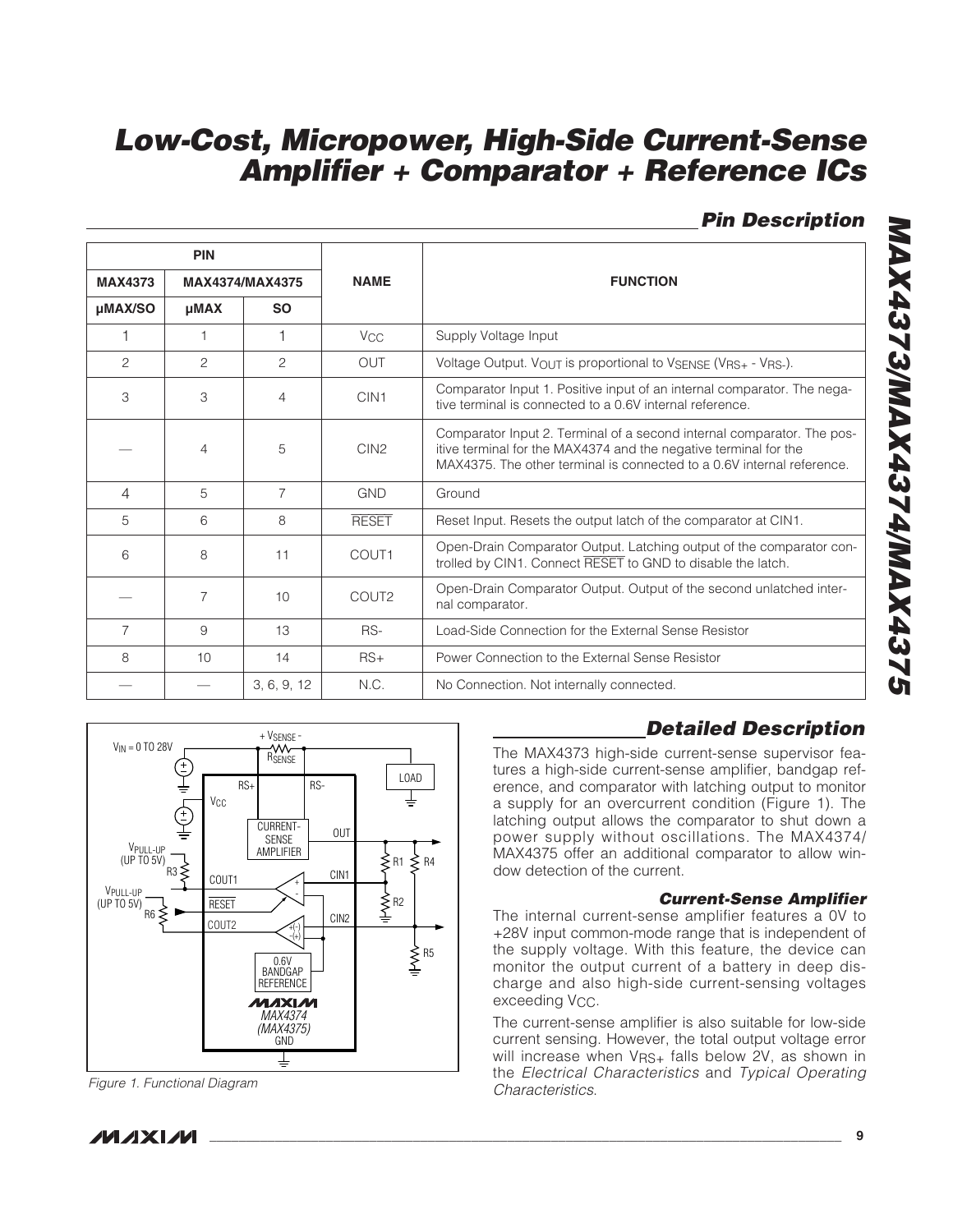### **Internal Comparator(s)**

The MAX4373/MAX4374/MAX4375 contain an opendrain output comparator for current limiting. The comparator's negative terminal is connected to the internal 600mV reference. The positive terminal is accessible at CIN1. When RESET is high, the internal latch is active, and once CIN1 rises above 600mV, the output latches into the open state. Pulsing RESET low for 1.5µs resets the latch, and holding RESET low makes the latch transparent. See **RESET** at Power-Up section

The MAX4374/MAX4375 contain an additional opendrain comparator. The negative terminal of the MAX4374's additional comparator and the positive terminal of the MAX4375's additional comparator are connected to the internal 600mV reference as shown in Figure 1. The positive terminal of the MAX4374's additional comparator and the negative terminal of the MAX4375's additional comparator are accessible at CIN2.

### **\_\_\_\_\_\_\_\_\_\_\_Applications Information**

### **Recommended Component Values**

Ideally, the maximum load current will develop the fullscale sense voltage across the current-sense resistor. Choose the gain version needed to yield the maximum output voltage required for the application:

### $V_{OUT} = V_{SENSE} \times A_V$

where VSENSE is the full-scale sense voltage, 150mV for gains of +20V/V and +50V/V or 100mV for a gain of +100V/V. A V is the gain of the device. The minimum supply voltage is  $V_{\text{OUT}} + 0.25V$ . Note that the output for the gain of +100V/V is internally clamped at 12V. Calculate the maximum value for RSENSE so that the differential voltage across RS+ and RS- does not exceed the full-scale sense voltage:

$$
R_{\text{SENSE}(\text{MAX})} = \frac{\text{V_{\text{SENSE}(\text{MAX})}}}{I_{\text{LOAD}}}
$$

Choose the highest value resistance possible to maximize VSENSE and thus minimize total output error.

In applications monitoring high current, ensure that RSENSE is able to dissipate its own I<sup>2</sup>R loss. If the resistor's power dissipation is exceeded, its value may drift or it may fail altogether, causing a differential voltage across the terminals in excess of the absolute maximum ratings. Use resistors specified for current-sensing applications.



Figure 2. MAX4373 Overcurrent Protection Circuit

### **Overcurrent Protection Circuit**

The overcurrent protection circuit, shown in Figure 2, uses the MAX4373 to control an external P-channel MOSFET. The MOSFET controlled by the MAX4373 opens the current path under overload conditions. The latched output of the MAX4373's comparator prevents the circuit from oscillating, and the pushbutton resets the current path after an overcurrent condition.

### **Window Detection Circuit**

Figure 3 shows a simple circuit suitable for window detection. Let IOVER be the minimum load current

$$
I_{\text{UNDER}} = \frac{V_{\text{REF}}}{R_{\text{SENSE}} \times A_{\text{V}}} \left(\frac{\text{R4 + R5}}{\text{R5}}\right)
$$
  
and  

$$
I_{\text{OVER}} = \frac{V_{\text{REF}}}{R_{\text{SENSE}}} \left(\frac{\text{R1 + R2}}{\text{R2}}\right)
$$

and

$$
I_{\text{OVER}} = \frac{V_{\text{REF}}}{R_{\text{SENSE}} \times A_V} \left( \frac{R1 + R2}{R2} \right)
$$

(ILOAD) required to cause a low state at COUT2, and let IUNDER be the maximum load current required to cause a high state at COUT1:

where A V is the gain of the device and VREF is the internal reference voltage (0.6V typ).

Connect COUT1 and COUT2; the resulting comparator output will be high when the current is inside the current window and low when the current is outside the window. The window is defined as load currents less than IOVER and greater than IUNDER .

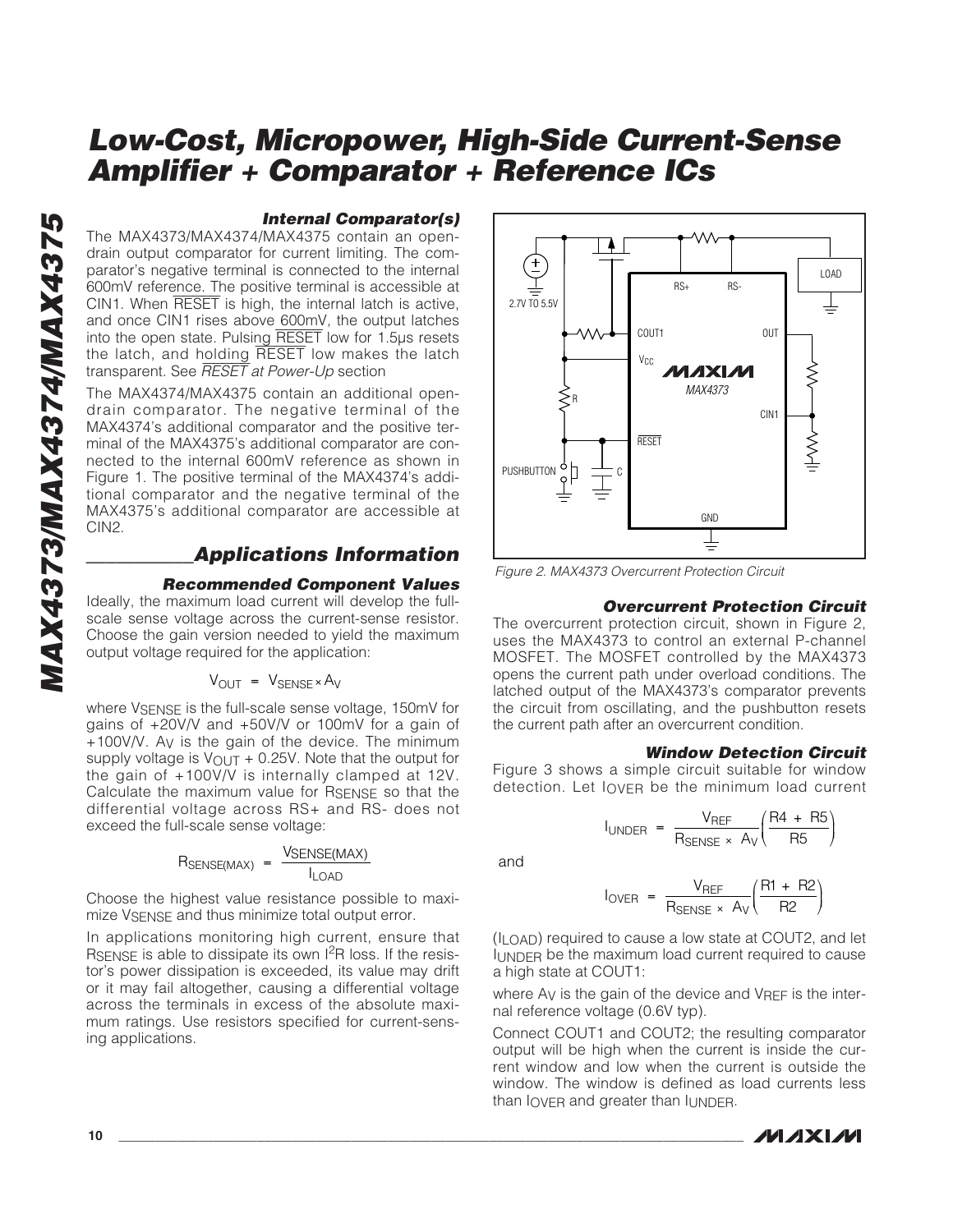

Figure 3. MAX4375 Window Detector

### **Power-Supply Bypassing**

It is recommended that  $V_{CC}$  be bypassed to GND with at least a 0.1µF ceramic capacitor to isolate the IC from supply voltage transients. It is possible that plugging in/out a battery or AC adapter/charger could cause large, fast line transients  $(>5V/\mu s)$  at  $V_{CC}$ . The simplest solution is to run V<sub>CC</sub> from a better regulated supply (+5V for example), since VCC and RS+ (or RS-) do not have to be connected together.

For high-speed V<sub>CC</sub> transients, another solution is to add a resistor in series with the V<sub>CC</sub> pin and a 0.1µF capacitor to create an RC time constant to slow the rise time of the transient. Since these current-sense amplifiers consume less than 100µA, even a 2.5kΩ resistor only drops an extra 250mV at V<sub>CC</sub>. For most applications with fast transients, 1kΩ in conjunction with a 0.1µF bypass capacitor works well.

### RESET **at Power-Up**

The RESET pin is used to control the latch function of comparator 1. Holding RESET low (<0.8V) makes the latch transparent and COUT1 will respond to changes at CIN1, above and below the internal 600mV reference threshold voltage. When RESET is high (>2.0V), once CIN1 rises above 600mV, COUT1 latches into the open-drain OFF state and remains in this state even if CIN1 drops below 600mV. Pulsing RESET low for at least 1.5µs resets the latch.

There is no internal circuitry to control the reset function during power-up. To prevent false latching, RESET must be held low until the  $V_{CC}$  power has risen above the 2.7V minimum operating supply voltage. This is easily accomplished when RESET is driven under µC or logic gate control. However, if RESET is to be always connected high, add an RC between V<sub>CC</sub>, RESET and GND (see Figure 2). Note that RESET cannot exceed V<sub>CC</sub> + 0.3V or +12V, whichever is less.

The following formula can be used to determine the appropriate RC value.

$$
RC = \frac{T}{\ln(2.7V/(2.7V - 0.8V))} = \frac{T}{0.3514}
$$

where T is the maximum time for V<sub>CC</sub> to reach 2.7V and 0.8V is the maximum RESET logic low voltage. For example, a 470kΩ resistor and 0.22µF capacitor will keep RESET low during a power-up time of up to 36ms. A faster power-up time is also safe with the calculated R and C since the capacitor will have even less time to charge.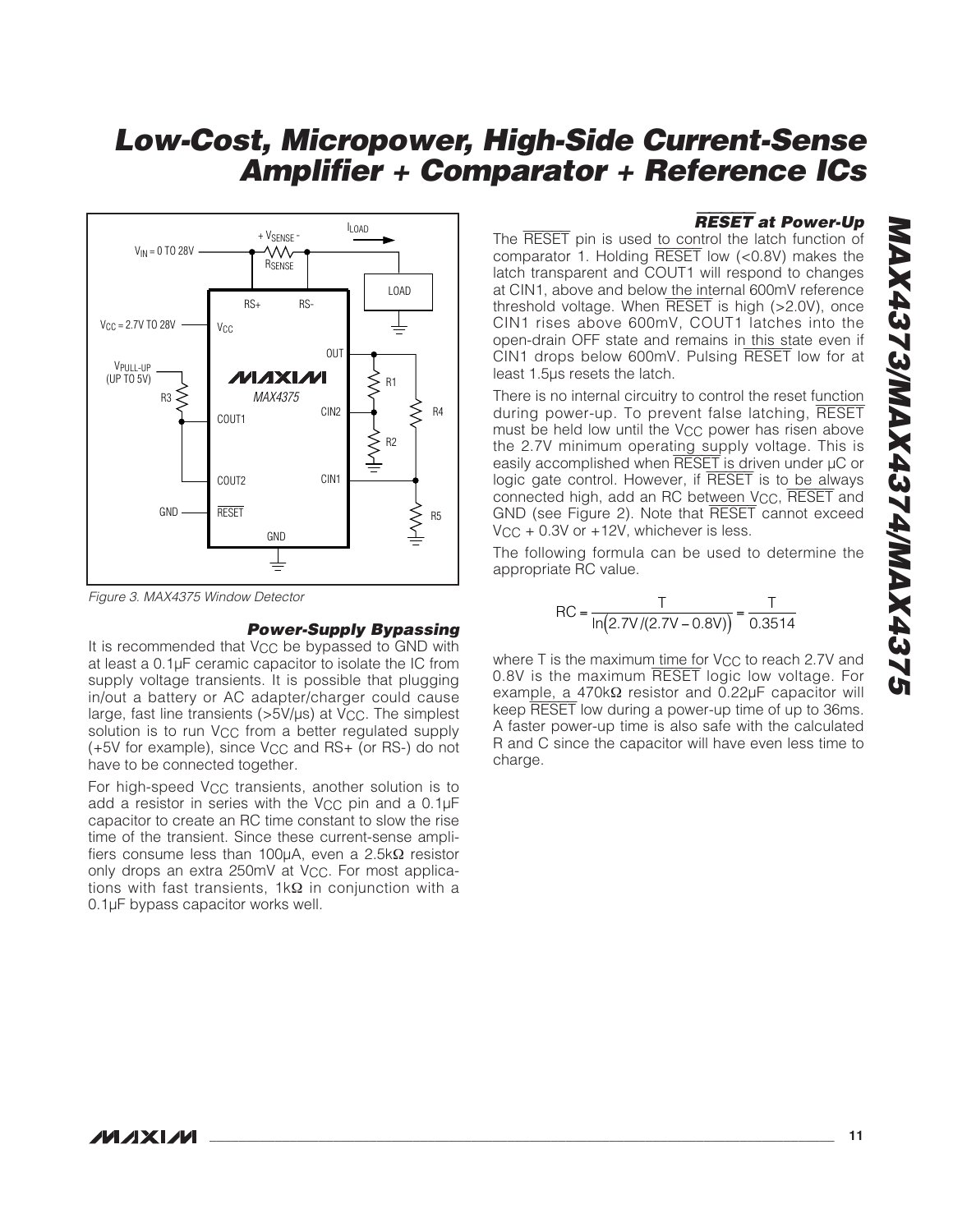

# **Ordering Information (continued)**

| $VCC$   1<br>OUT<br>$\overline{2}$<br>CIN1<br>3<br>GND<br>$\vert$ 4 | ୪<br><b>AXIM</b><br>$\overline{7}$<br>MAX4373<br>6<br>5   | $HS+$<br>RS-<br>COUT1<br><b>RESET</b> | $v_{\text{CC}}$   1<br>OUT<br>$\overline{2}$<br>IV.<br>CIN1<br>M<br>3<br>CIN <sub>2</sub><br>$\overline{4}$<br>GND<br>5 |
|---------------------------------------------------------------------|-----------------------------------------------------------|---------------------------------------|-------------------------------------------------------------------------------------------------------------------------|
|                                                                     | <b>uMAX/SO</b><br><b>Ordering Information (continued)</b> |                                       | ţ                                                                                                                       |
| <b>PART</b>                                                         | <b>TEMP RANGE</b>                                         | PIN-<br><b>PACKAGE</b>                | <b>GAIN</b><br>(V/V)                                                                                                    |
| $MAX4374TEUB+$                                                      | -40 $^{\circ}$ C to +85 $^{\circ}$ C                      | 10 µMAX                               | $+20$                                                                                                                   |
| MAX4374TESD+                                                        | -40 $^{\circ}$ C to +85 $^{\circ}$ C                      | 14 SO                                 | $+20$                                                                                                                   |
| MAX4374FEUB+                                                        | -40 $^{\circ}$ C to +85 $^{\circ}$ C                      | 10 µMAX                               | $+50$                                                                                                                   |
| MAX4374FESD+                                                        | -40 $^{\circ}$ C to +85 $^{\circ}$ C                      | 14 SO                                 | $+50$                                                                                                                   |
| MAX4374HEUB+                                                        | -40 $^{\circ}$ C to +85 $^{\circ}$ C                      | 10 µMAX                               | $+100$                                                                                                                  |
| MAX4374HESD+                                                        | -40 $^{\circ}$ C to +85 $^{\circ}$ C                      | 14 SO                                 | $+100$                                                                                                                  |
| $MAX4375TEUB+$                                                      | -40 $^{\circ}$ C to +85 $^{\circ}$ C                      | 10 µMAX                               | $+20$                                                                                                                   |
| MAX4375TESD+                                                        | -40 $^{\circ}$ C to +85 $^{\circ}$ C                      | 14 SO                                 | $+20$                                                                                                                   |
| MAX4375FEUB+                                                        | -40 $^{\circ}$ C to +85 $^{\circ}$ C                      | 10 µMAX                               | $+50$                                                                                                                   |
| MAX4375FESD+                                                        | -40 $^{\circ}$ C to +85 $^{\circ}$ C                      | 14 SO                                 | $+50$                                                                                                                   |
| MAX4375HEUB+                                                        | -40 $^{\circ}$ C to +85 $^{\circ}$ C                      | 10 µMAX                               | $+100$                                                                                                                  |
| MAX4375HESD+                                                        | -40 $^{\circ}$ C to +85 $^{\circ}$ C                      | 14 SO                                 | $+100$                                                                                                                  |
|                                                                     |                                                           |                                       |                                                                                                                         |

+Denotes a lead(Pb)-free/RoHS-compliant package.

### **\_\_\_\_\_\_\_\_\_\_\_\_\_\_\_\_\_\_\_Chip Information**

SUBSTRATE CONNECTED TO GND

### **Package Information**

(For the latest package outline information and land patterns, go to **[www.maxim-ic.com/packages](http://www.maxim-ic.com/packages)**. Note that a "+", "#", or "-" in the package code indicates RoHS status only. Package drawings may show a different suffix character, but the drawing pertains to the package regardless of RoHS status.

| <b>PACKAGE</b><br><b>TYPE</b> | <b>PACKAGE</b><br><b>CODE</b> | <b>DOCUMENT</b><br>NO. | <b>LAND</b><br><b>PATTERN NO.</b> |
|-------------------------------|-------------------------------|------------------------|-----------------------------------|
| 8 SOIC                        | $S8 + 2$                      | 21-0041                | 90-0096                           |
| 8 µMAX                        | $U8 + 1$                      | 21-0036                | 90-0092                           |
| 10 µMAX                       | $U10+2$                       | 21-0061                | 90-0330                           |
| 14 SOIC                       | $S14 + 1$                     | 21-0041                | 90-0096                           |